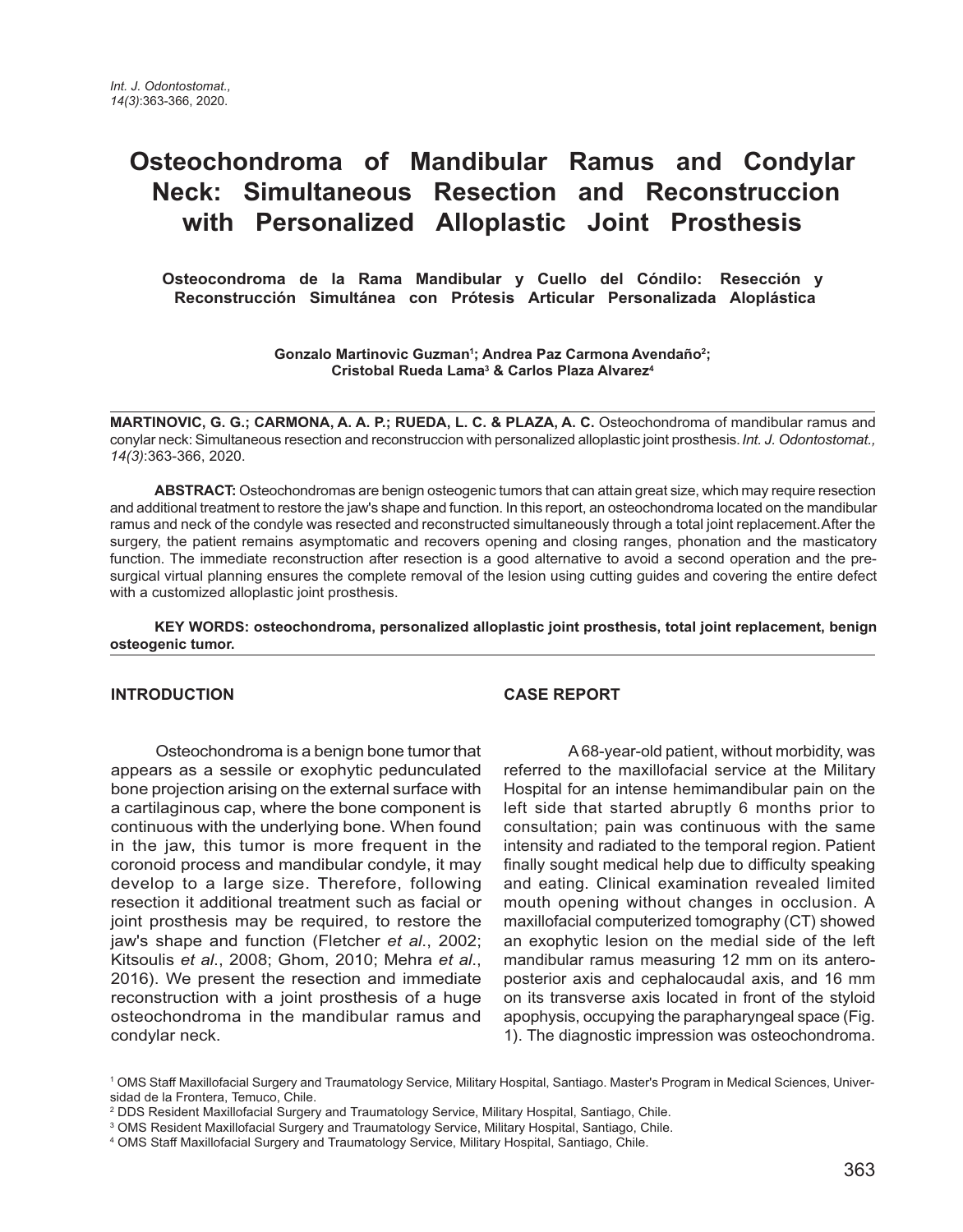**MARTINOVIC, G. G.; CARMONA, A. A. P.; RUEDA, L. C. & PLAZA, A. C.** Osteochondroma of mandibular ramus and conylar neck: Simultaneous resection and reconstruccion with personalized alloplastic joint prosthesis. *Int. J. Odontostomat., 14(3)*:363-366, 2020.



Fig. 1. Maxillofacial CT: Axial CT shows the tumor located on the medial side of the left mandibular ramus, in front of the styloid apophysis, occupying the parapharyngeal space without displacing muscular structures.

 The surgical team decided a resection of the tumor and reconstruction with a customized alloplastic joint prosthesis (Artfix, Sao Paulo, Brazil). A modified guide was used at the level of the mandibular angle for tumor resection and condylectomy. Subsequently, the discectomy and removal of the tissues of the joint capsule is carried out. The mandibular ramus and condyle osteotomy was performed removing the tumor lesion with a safety margin. Two fragments of irregular bone tissue corresponding to the mandibular condyle and the resected specimen was obtained (Fig. 2). The component for the glenoid fossa is fixed to the lateral portion of the zygomatic arch and the condylar mandibular component is fixed to the remaining bone tissue, according to planning. The fat autograft obtained from the suprapubic region is placed around the joint surfaces of both components to avoid formation of heterotopic bone. Finally, all approaches were closed.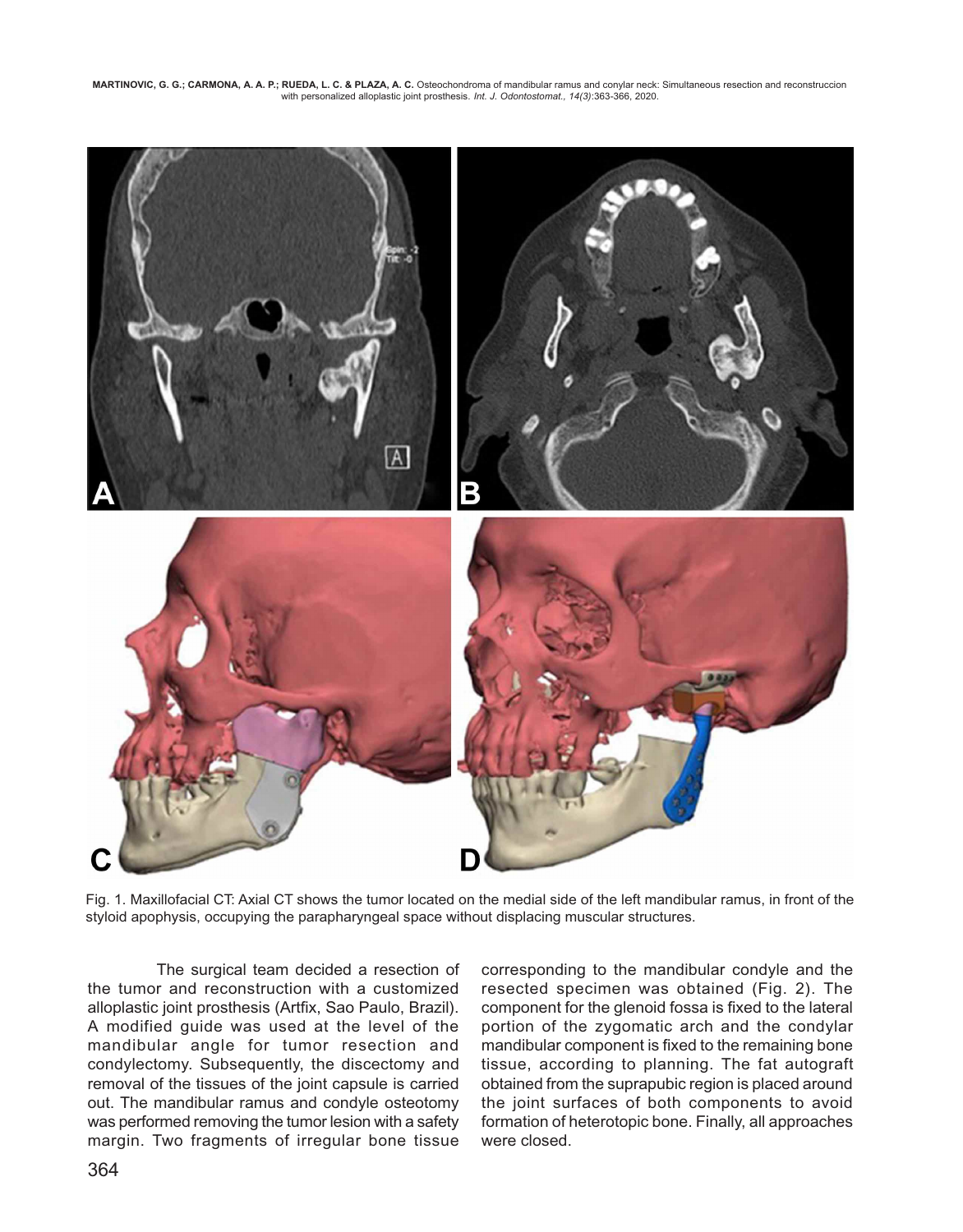**MARTINOVIC, G. G.; CARMONA, A. A. P.; RUEDA, L. C. & PLAZA, A. C.** Osteochondroma of mandibular ramus and conylar neck: Simultaneous resection and reconstruccion with personalized alloplastic joint prosthesis. *Int. J. Odontostomat., 14(3)*:363-366, 2020.



Fig. 2. Mandibular Condyle and Resected Specimen: Resecction of the tumor lesion with a safety margin, when two irregular bone tissue fragments are obtained.

 The histopathological characteristics confirmed an osteochondroma, with normal histological limits, 0.7 cm from the surgical margin without evidence of malignancy. The control CT showed the complete resection of the left mandibular osteochondroma with condylectomy and the prosthesis system have well-positioned screws without lysis, maintaining relations between dental arches (Fig. 3). Six months after surgery, the patient remains asymptomatic and recovers opening and closing ranges, phonation and the masticatory function.



Fig. 3. Maxillofacial CT reconstruction: Sagital CT shows complete resection of the left mandibular osteochondroma with condylectomy and the glenoid fossa affixed to the lateral part of the zygomatic arch and the condylarmandibular component affixed to the remaining bone tissue, maintaining relations between dental arches.